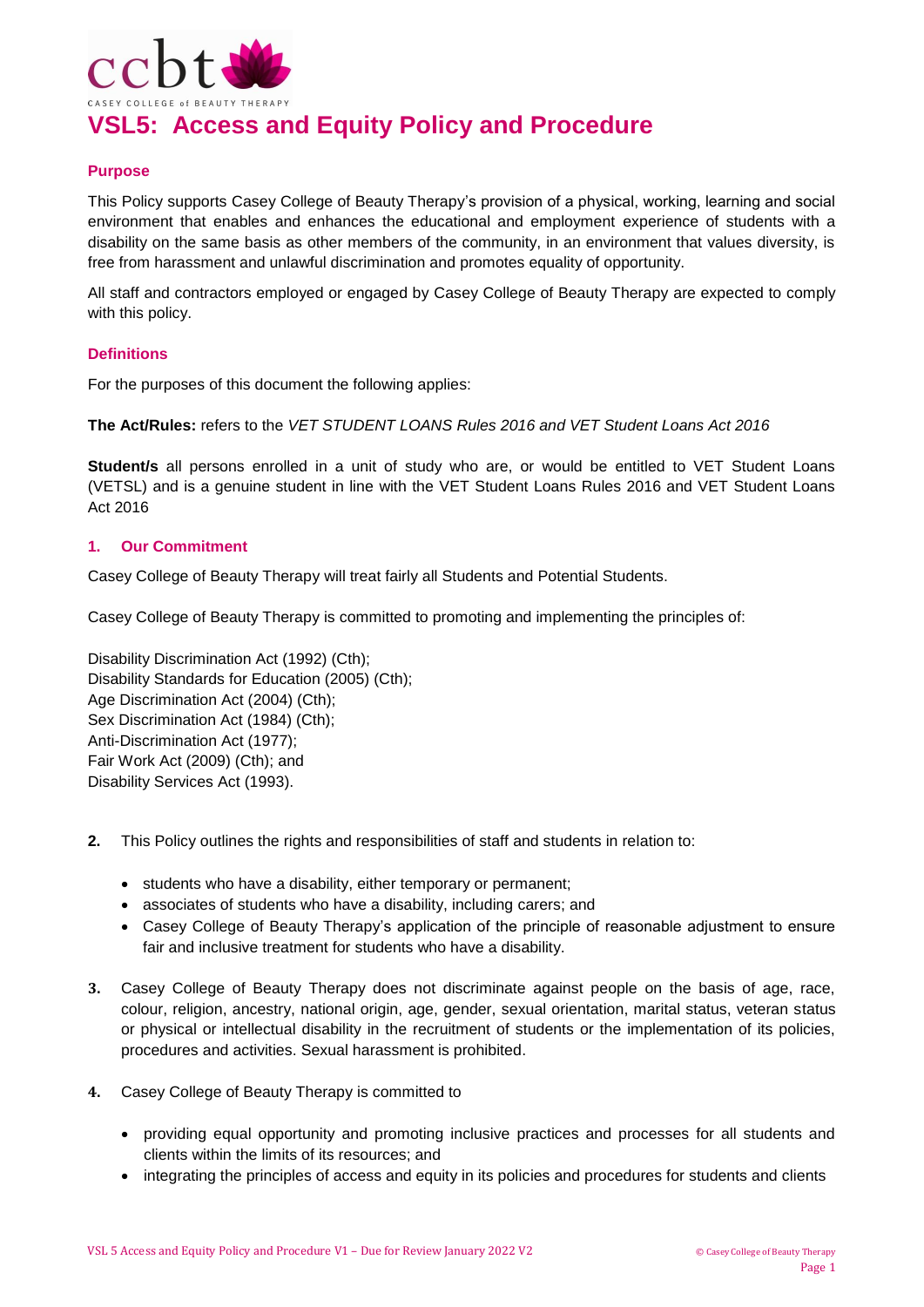

# **VSL5: Access and Equity Policy and Procedure**

- **5.** These principles are applied in the development and implementation of all learning and assessment strategies and the process in which students are supported in their enrolment and progression.
- **6.** The student recruitment and admission process is bias-free and non-discriminatory.
- **7.** Admission to courses and programs is based solely on the applicant meeting published entry criteria and the availability of places.
- **8.** Students with identified needs are consulted with in relation to their study requirements and support prior to and throughout their enrolment.
- **9.** The curriculum and course design is flexible and is inclusive of a range of student needs and avoids non-inclusive and discriminatory language and examples.
- **10.** The assessment process is fair, valid, reliable and consistent in relation to entry, recognition and progression through the subject or course.
- **11.** All students are provided with adequate information on course and subject assessment prior to enrolment in the course.
- **12.** Students have the right to appeal an assessment or recognition decision
- **13.** Casey College of Beauty Therapy provides reasonable accommodation within the learning environment for students with special needs through a range of services such as, (but not limited to): reasonable adjustment, special consideration, physical access to premises, literacy and numeracy services.
- **14.** Grievances and appeals are addressed through an appropriate structure in a fair and equitable manner.

### Other related Legislation

Laws and guidelines related to access and equity are available from the related Acts below:

- Disability Standards for Education (2005)
- Disability Discrimination Act (1992)
- Human Rights and Equal Opportunity Commission Act (1986)
- Age Discrimination Act (2004)
- Racial Discrimination Act (1975)
- Sex Discrimination Act (1984)